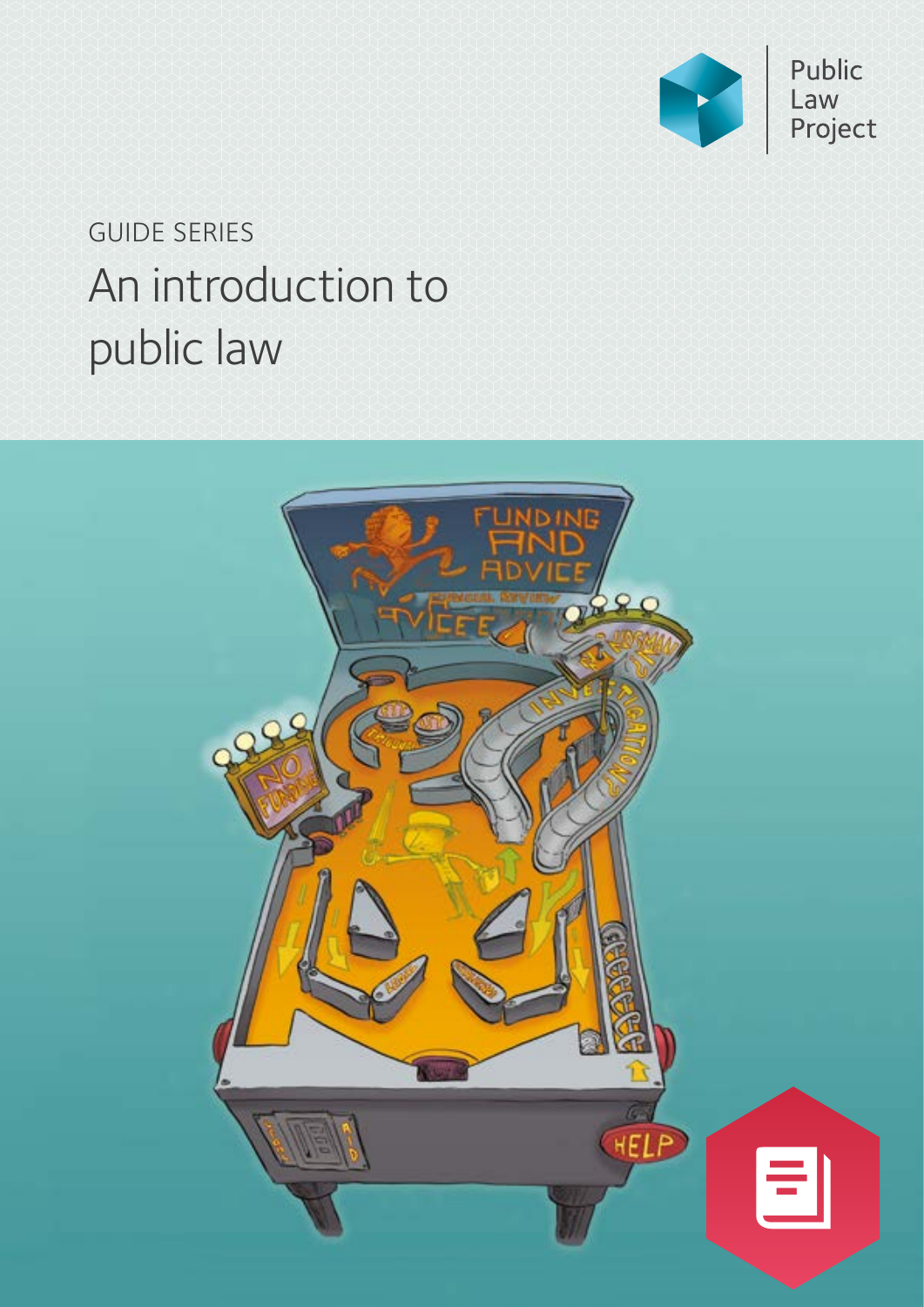The Public Law Project (PLP) is an independent national legal charity. Our mission is to improve public decision-making and facilitate access to justice. We work through a combination of research and policy work; training, conferences, and second-tier support; and legal casework including public interest litigation. Our strategic objectives are to:

- promote and safeguard the Rule of Law;
- **ensure fair systems for public decision making; and**
- improve access to justice.

#### [www.publiclawproject.org.uk](http://www.publiclawproject.org.uk)

In this guide we explain what public law is and the ways in which you may be able to use public law to change or influence decisions that affect you.

The Public Law Project would like to thank Matrix Causes fund for supporting our short guides project.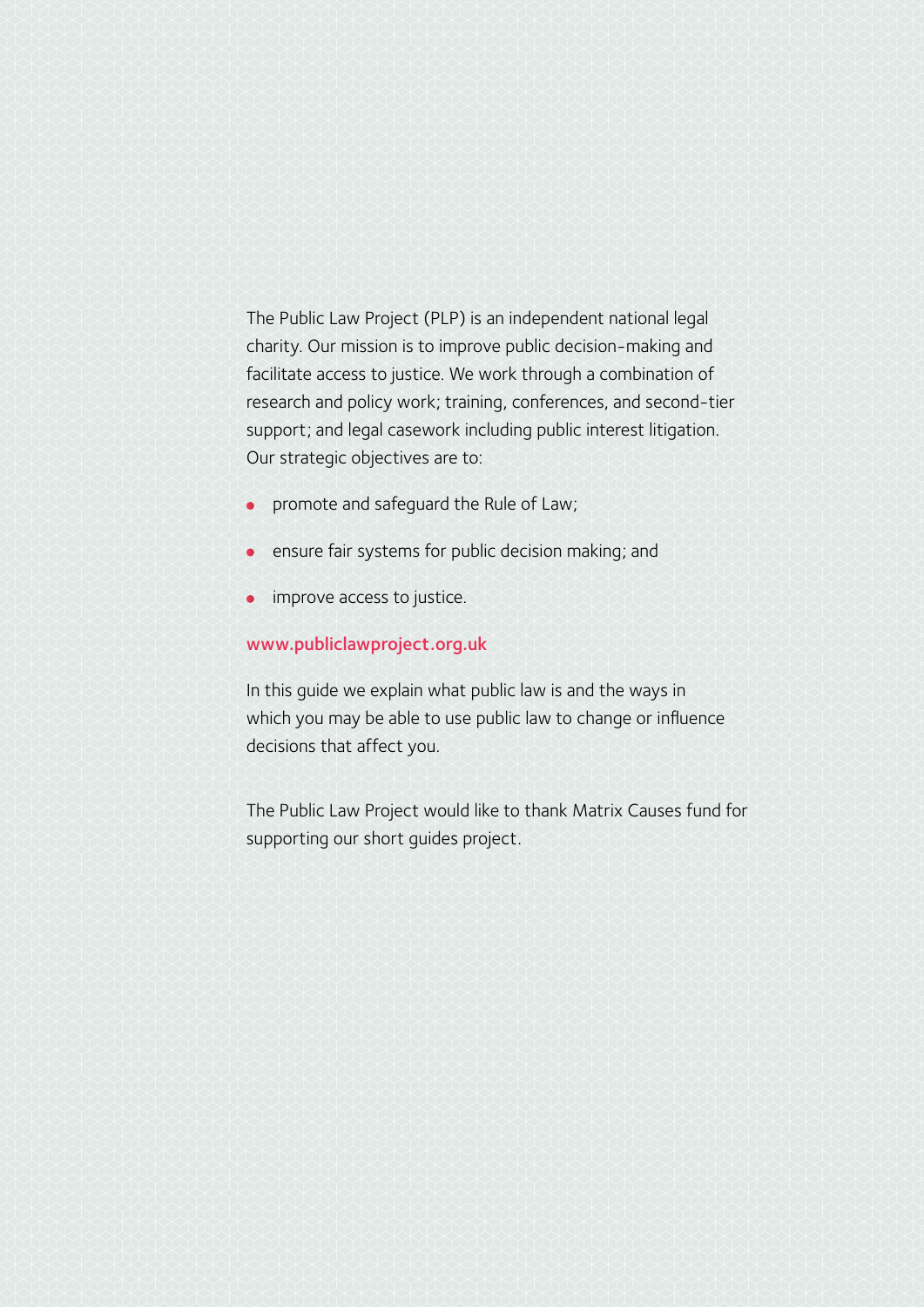

# An introduction to public law

## **Content[s](#page-3-0)**

| 1. | <b>Public law</b>                              | 02 |
|----|------------------------------------------------|----|
| 2. | <b>Public law and you</b>                      | 05 |
|    | a. Consultations                               | 07 |
|    | b. Complaints procedures and ombudsmen schemes | 09 |
|    | c. Statutory appeal                            | 11 |
|    | d. Judicial review                             | 13 |
| 3. | <b>Help available</b>                          | 16 |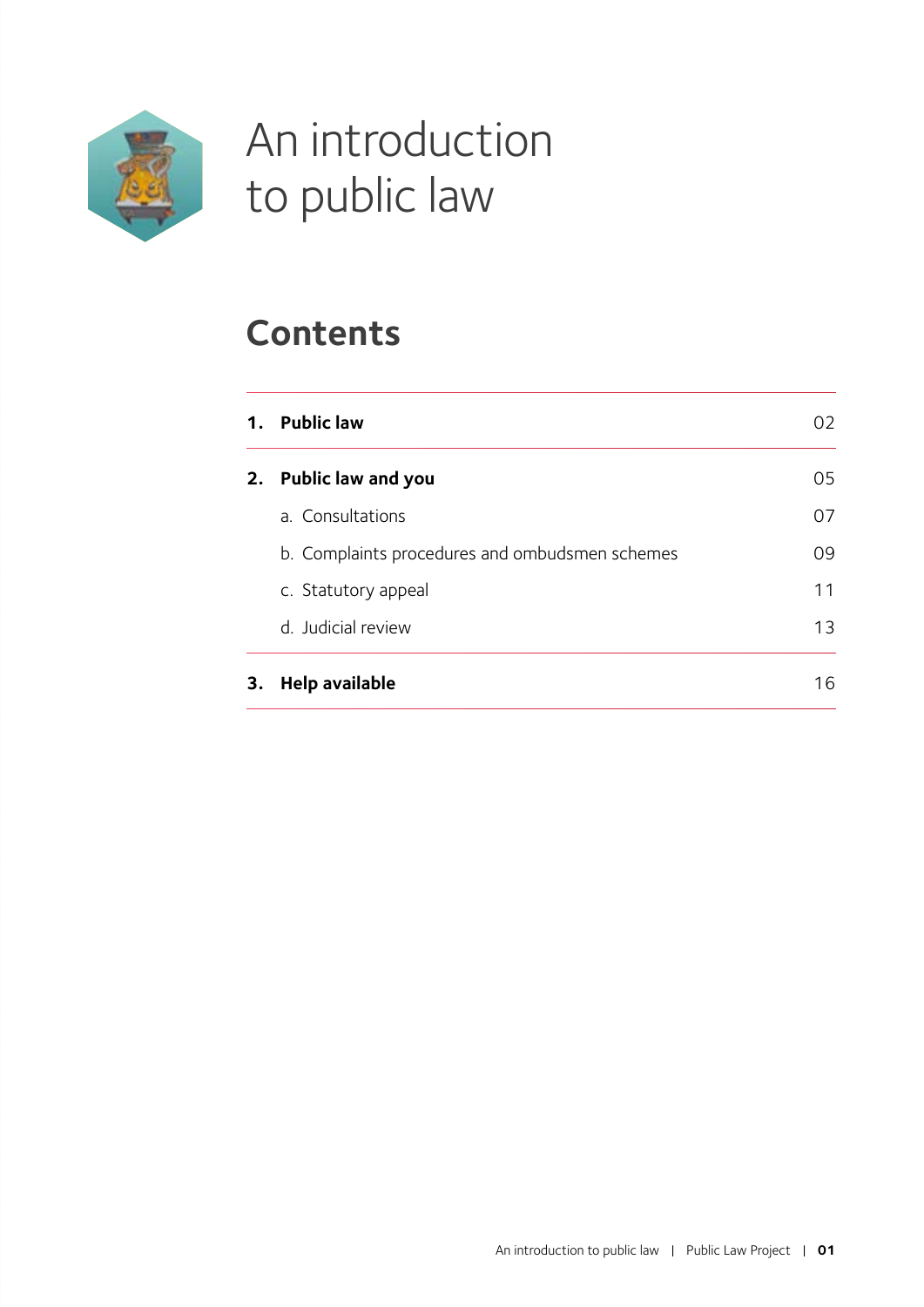<span id="page-3-1"></span>

## <span id="page-3-0"></span>**1. Public law**

### **What is public law?**

Public law is a set of rules that govern the relationships between private individuals (like you) or private organisations (like a business or charity), and public bodies (like Government departments and local authorities) or private organisations exercising a **public function**.

### **What is a public body?**

The following are all examples of public bodies:

- Government ministers, departments and agencies,
- $\bullet$  local authorities (including social services, housing departments and local education authorities),
- $\bullet$  health authorities.
- $\bullet$  the police, prisons, courts, statutory tribunals, coroners' courts, and regulatory and supervisory bodies like the General Medical Council.

Usually public bodies and officials get their authority to make decisions, and to take action, from Parliament in the form of legislation. These are called statutory powers and duties, and you can find them in Acts of Parliament; secondary or delegated legislation (Regulations, Orders and Rules); and European Community Law. Some things done by Government ministers, such as issuing passports and signing treaties, are technically done on the monarch's behalf under "royal prerogative" powers.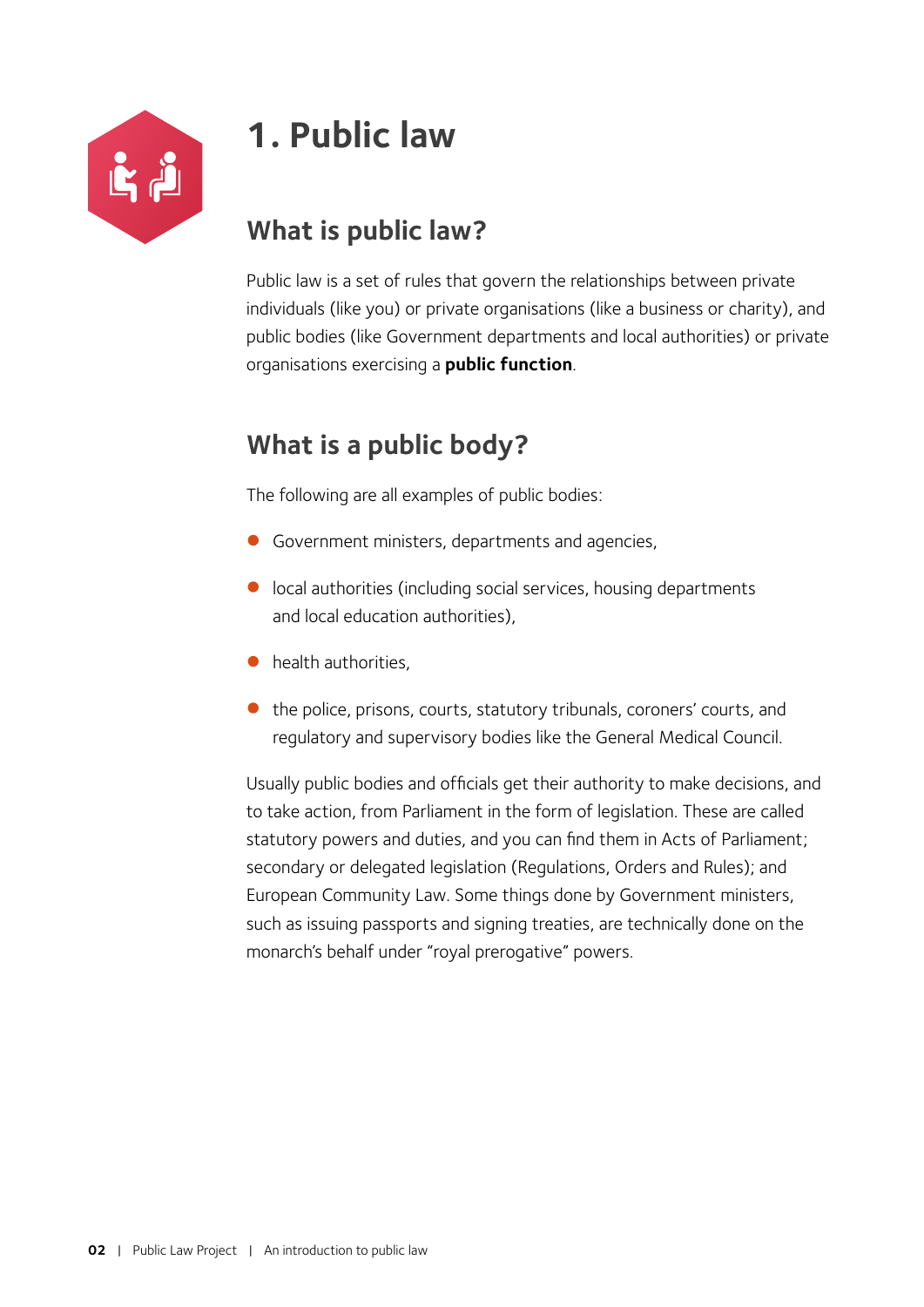### **What is a public function?**

Examples of a public body carrying out a public function include a local authority deciding whether or not to provide accommodation to someone who needs housing; the DWP deciding whether or not to award someone welfare benefits; a Government minister deciding to lay regulations that determine who can access Legal Aid; and a local authority deciding whether to grant planning permission.

If an issue arises when a public body is acting, for example as an employer, or in a contractual relationship with a supplier, it will probably not be carrying out a public function, but acting in a private capacity and its actions will not be governed by public law.

Some of the things that public bodies do, such as providing housing and community care, are now carried out by private organisations. A private organization may be controlled by public law if it is doing something that a public body would otherwise usually do, i.e. if it is carrying out a public function. References in this guide to public bodies include private organisations carrying out public functions.

### **What does public law mean for public bodies?**

Public bodies and organisations carrying out a public function have to act in accordance with public law principles and follow these rules:

- **They must act lawfully:** this means that they must follow the law, and must not do things they do not have legal authority to do; that they must not use their powers to do something improper; and that they should follow guidance and policy on the use of their powers unless there is a good reason not to.
- **They must act rationally:** this means that they cannot do something that is not within the range of reasonable decisions or actions available to them.
- z **If European law or Human Rights issues are involved, then their decisions may be unlawful if they are disproportionate**. This involves asking if what the public body is doing is justified when weighed against the impact it has on an individual's rights and interests.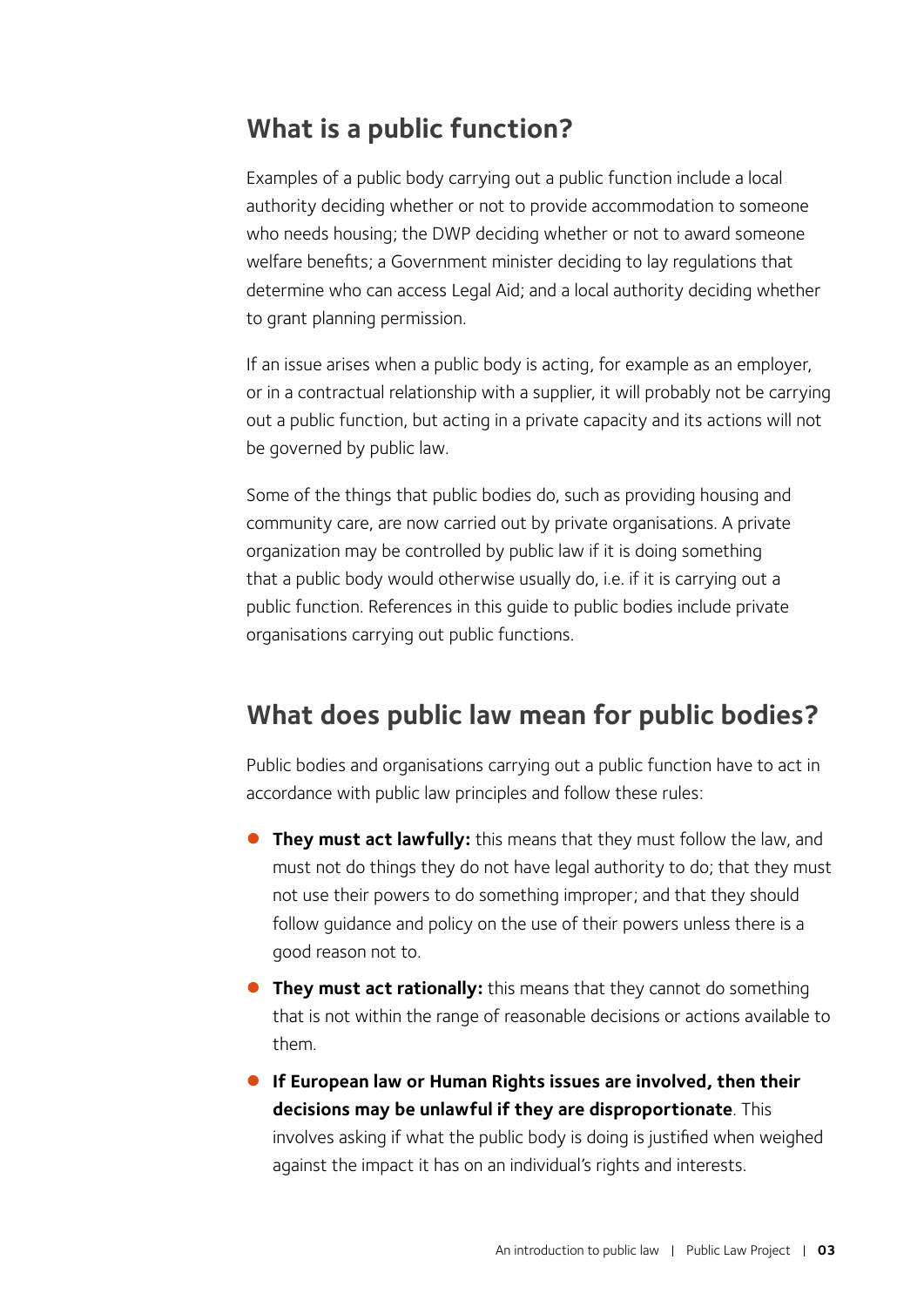**They must act fairly:** this means that they must not abuse power; that if the law says that there are procedures they have to follow to reach a decision they must follow them; that they cannot be biased; that they must treat people equally; that, in some cases, they must consult people before making a decision that affects them; and that they should keep promises unless there is a good reason not to.

As well as these general principles, certain failings are called 'maladministration', which can be investigated by ombudsmen. Some examples of maladministration are:

- **•** delay or not doing things;
- doing things wrong;
- not providing information;
- not keeping adequate records;
- $\bullet$  not taking relevant things into account;
- **•** failure to investigate;
- **•** failure to deal with enquiries;
- failure to comply with legal requirements; and
- $\bullet$  making misleading or inaccurate statements.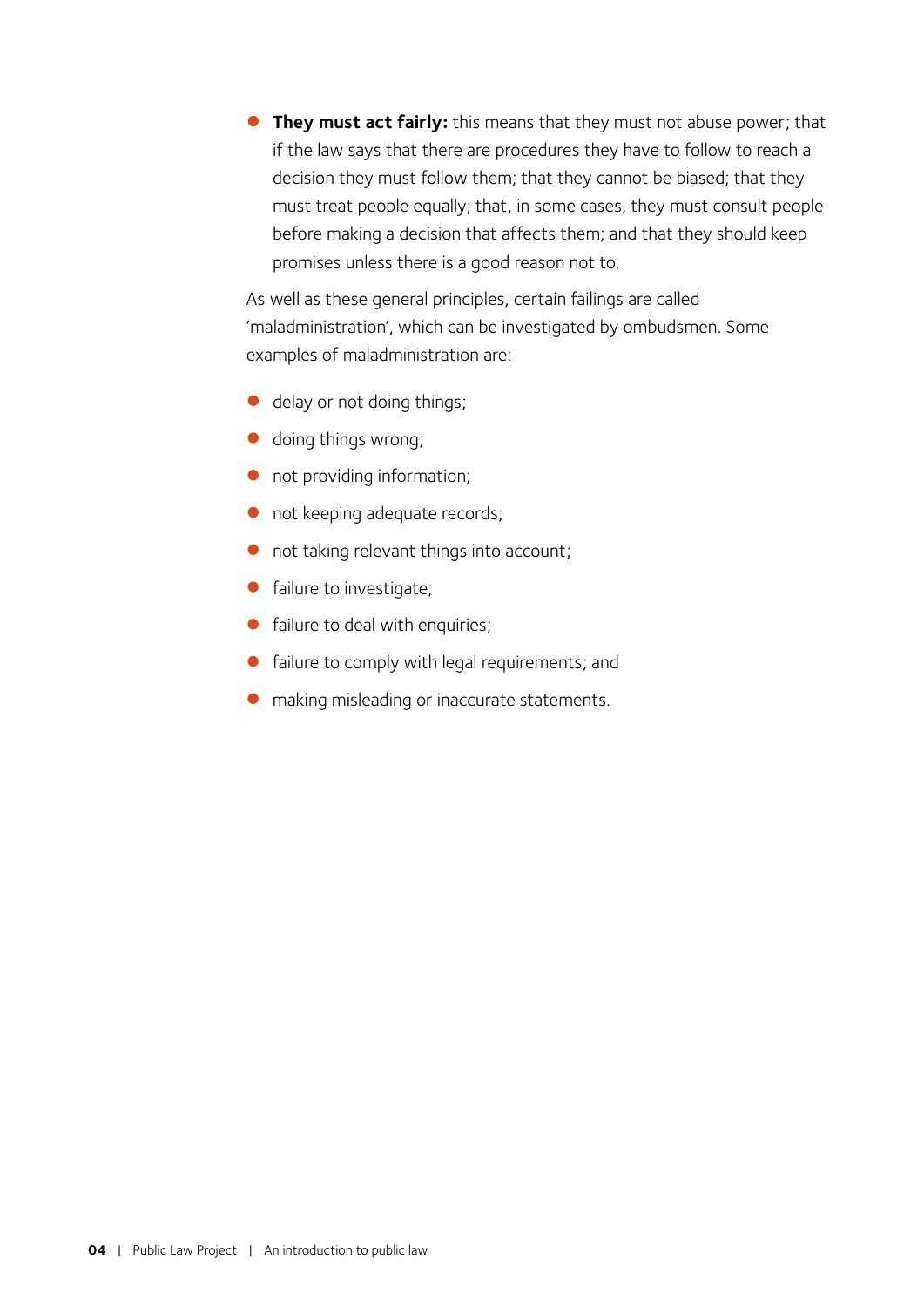<span id="page-6-0"></span>

# **2. Public law and you**

### **Do public law decisions affect me?**

Most people are affected by public law decisions at some time in their lives. If, for example, you have claimed benefits; if you have applied for planning permission; if the state school you or your children attend has been closed; or if you have tendered to get a government contract, you are likely to have been affected by a public law decision.

### **How can public law help me?**

Public law can allow you to contribute to a public body's decision-making process, and you may be able to use public law to challenge a decision when it has been made. It can also allow you to challenge a public body's failure to make a decision. The main ways in which public law can help you are explained below.

- Sometimes a public body will ask for the views of people who will be affected by a proposal before they make a decision about what to do. This is called a **consultation**. If a public body consults on a proposal, it has to take the views of the people who responded into account when taking its final decision. You can read more about consultations below.
- z Many public bodies have **complaints procedures** you can follow, or there could be an ombudsman scheme you can complain to. You will be expected to use complaints procedures or ombudsman schemes if they could effectively resolve the problem. Legal aid may be available to get advice on making a complaint. You can read more about complaints procedures and ombudsman schemes below, and in th[e guides](https://plp.gn.apc.org/resource_categories/guides/
) section of our website.
- z There is a **right of appeal** against some decisions made by public bodies. Appeals will often take place in a Tribunal. Appeals can generally look at whether the decision was in accordance with the law, and make findings of fact. If there is a right of appeal, you will usually have to follow the appeal procedure rather than bring a judicial review. Legal aid may be available to get advice and representation for an appeal. You can read more about appeals below and PLP have produced guides to appeals and social security appeals specifically which you can find in the [our guides](https://plp.gn.apc.org/resource_categories/guides/
)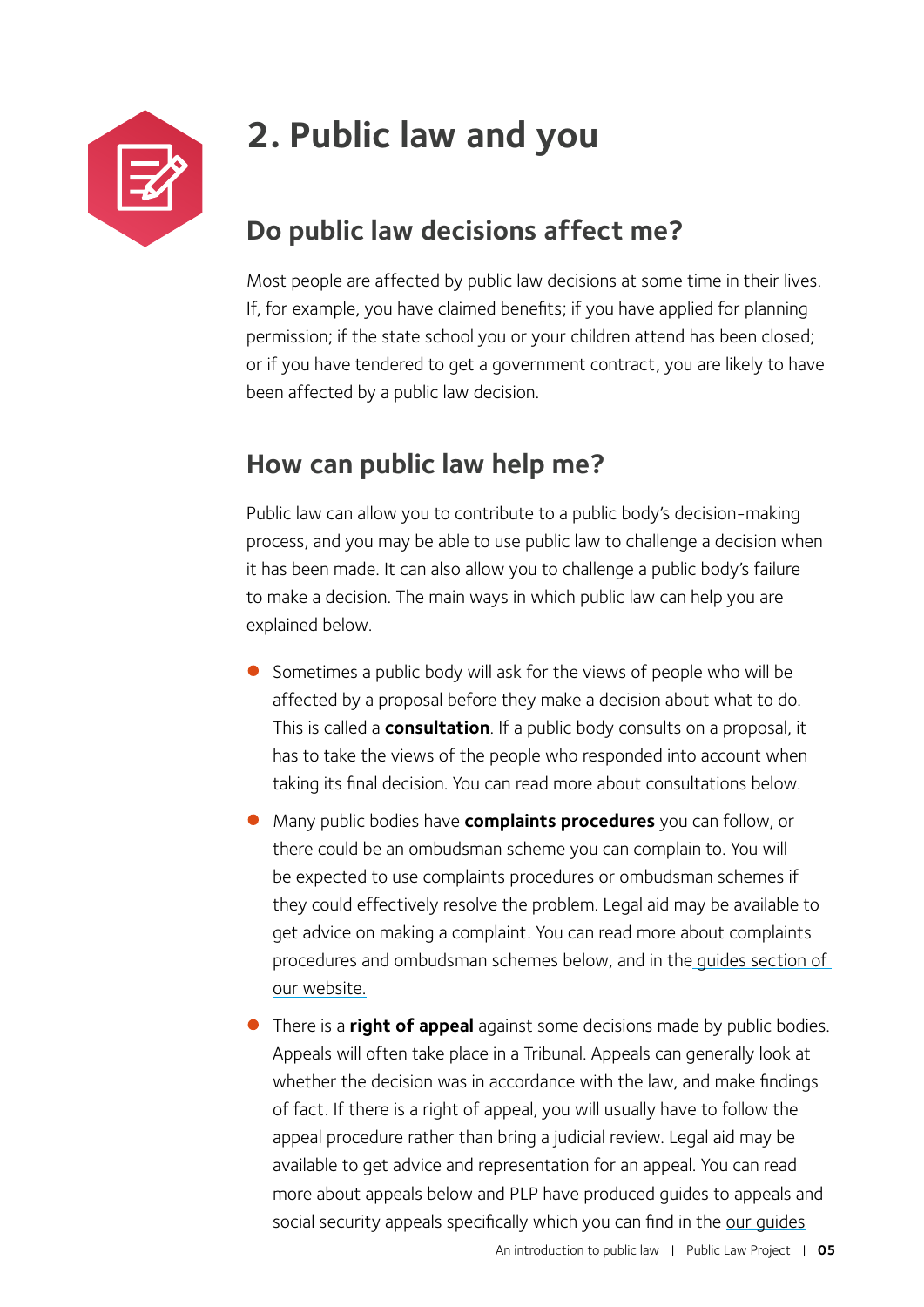section of our website.

- $\bullet$  If you think that a public body's decision is not correct, you may be able to ask the public body to review it. This is the case for some immigration decisions, where the process is called **administrative review**; and also for some decisions about welfare benefits, where the process is called **mandatory reconsideration**. There is no right of appeal against an administrative review of an immigration decision. However, if a welfare benefits decision is still incorrect after mandatory reconsideration, you may have a right of appeal to the First Tier Tribunal (Social Entitlement Chamber).
- **•** If there is no right of appeal, complaints procedure, ombudsman scheme or review process; or if those things do not properly address the problem, you may be able to challenge a public body's decision by using **judicial review**. Judicial review generally looks at whether or not a public body has done things in the right way. It is difficult to bring a judicial review without advice from a specialist lawyer. Legal aid may be available to get advice and representation for a judicial review case. You can read more about judicial review below, and in our guide to judicial review in the [our](https://plp.gn.apc.org/resource_categories/guides/
)  [guides](https://plp.gn.apc.org/resource_categories/guides/
) section of our website.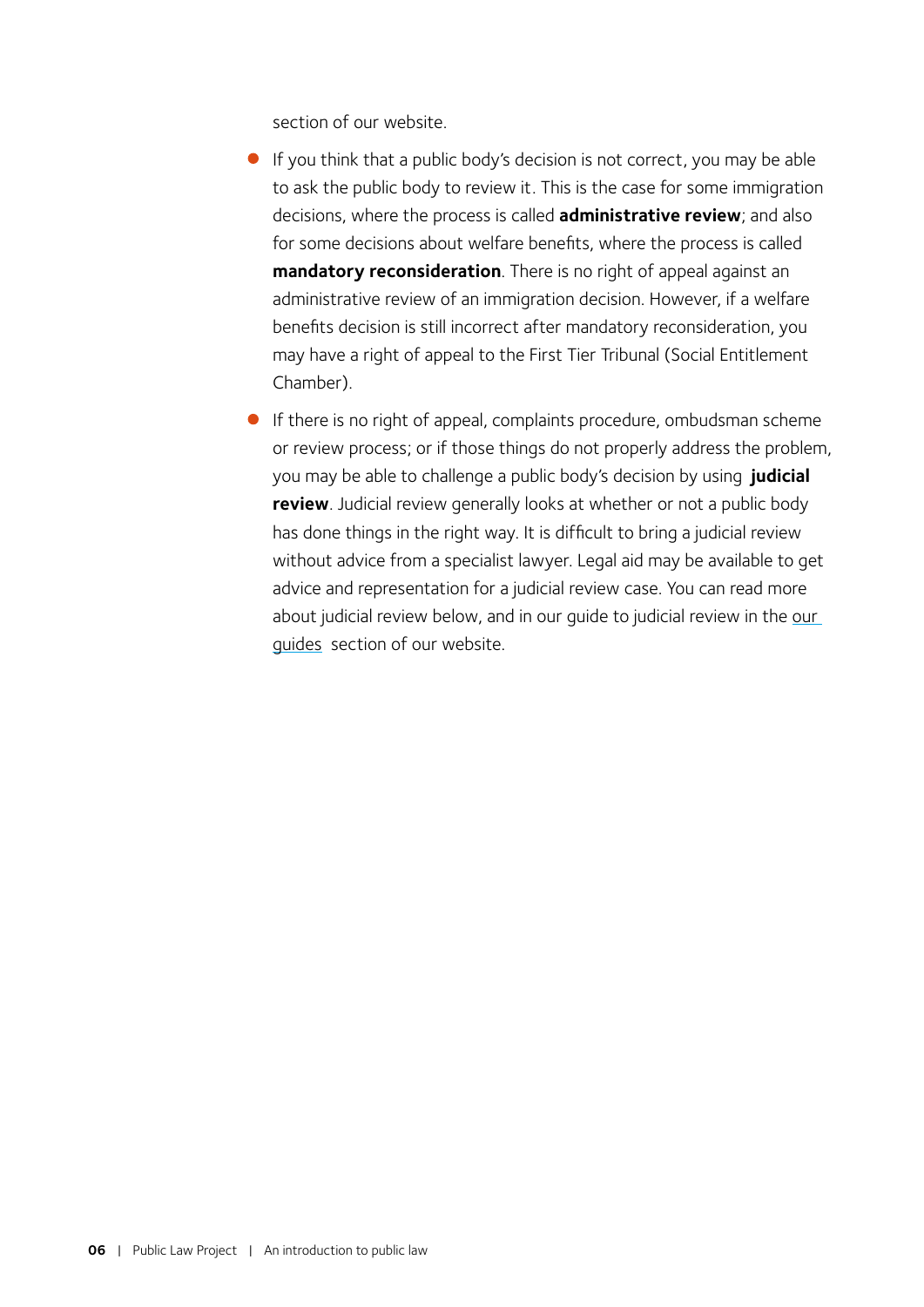<span id="page-8-0"></span>

### **Consultations**

#### **What are consultations?**

A consultation is a way for people to have an input into decisions taken by public bodies. When a public body plans to take a decision, it can consult those who would be affected by the decision for their opinion on the proposals.

#### **When will a public body consult?**

Sometimes a public body making a decision will have a duty to consult with the people who the decision will affect. Whether there is a duty to consult will depend on the circumstances, but there could be one if:

- $\bullet$  legislation clearly says that the public body must consult on the decision that they are taking;
- $\bullet$  legislation can be interpreted as requiring a public body to consult on that decision;
- $\bullet$  the public body has previously consulted on the kind of decision they are taking;
- $\bullet$  the public body has promised to consult before making the decision; or
- $\bullet$  the decision will have a significant impact on the people affected by it.

### **How should a public body consult?**

There are rules about how a consultation should be run. The public body cannot consult when it has already made up its mind what it will do; people must be given enough information about what the public body proposes to do so that they can properly understand it; people must be given enough time to consider the proposals and respond; the responses to the consultation must be taken into account when the public body makes its final decision. If a public body fails to consult when it should do, or does not consult properly, it may be possible to use judicial review to challenge the decision made.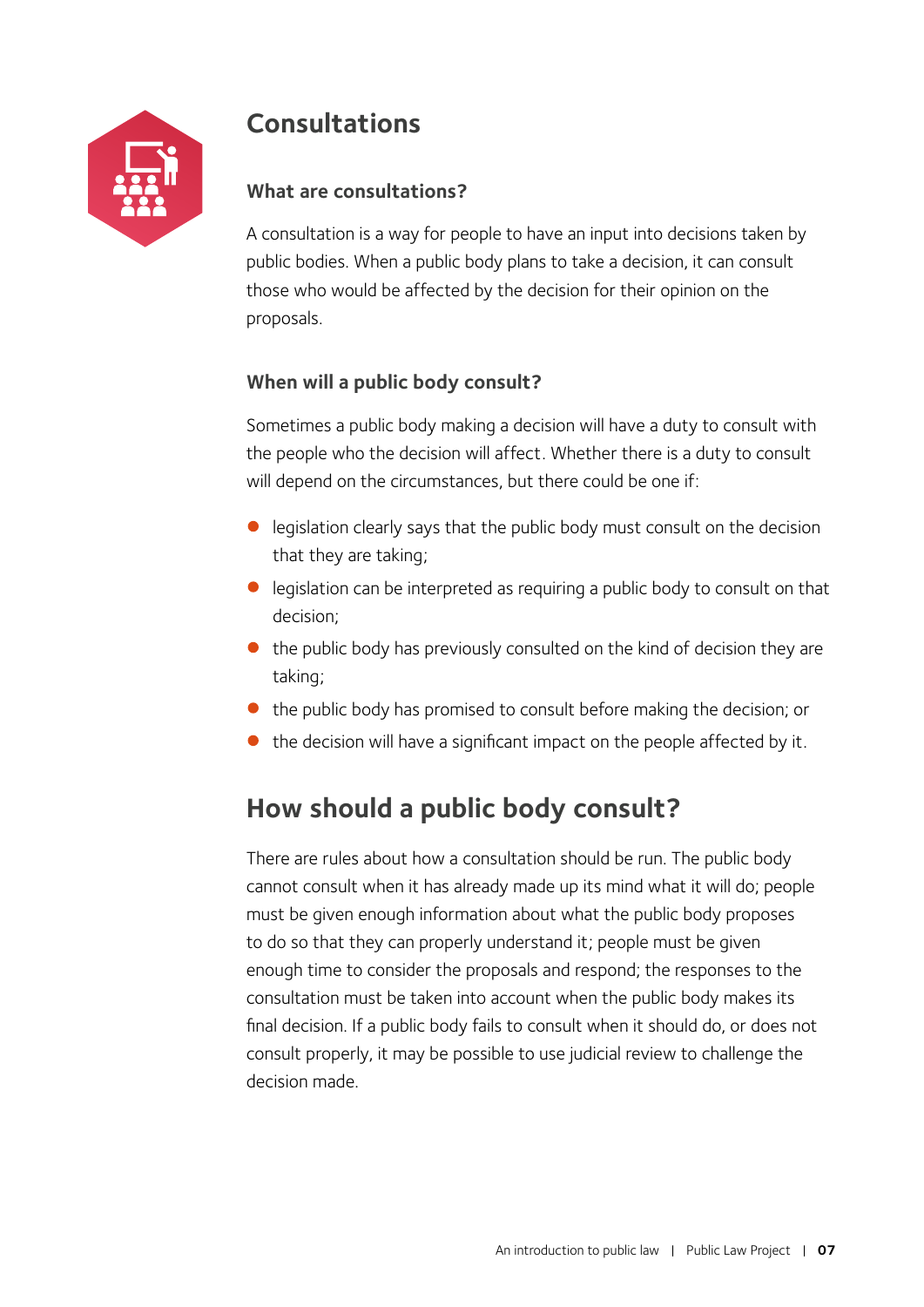### **What can I get from a consultation?**

By participating in a consultation, you can make sure that a public body has to take your views into account when they make a decision. Sometimes, a public body will change its mind about a decision because of the responses it receives to a consultation, so consultations are an important way for you to be involved in decisions that affect you.

### **Example of a consultation**

Funshire Local Authority is thinking of closing most of the children's play grounds in the area because they are expensive to maintain. This would leave hardly any playgrounds left for children to play in. The Local Authority writes to the residents of the town explaining what it is proposing to do, and why, and asks people to respond with their opinions on the planned closures within the next two months. Lots of people respond to the consultation to say that they disagree with the proposal because it will mean that lots of children will no longer be able to access a playground. Funshire considers all of the responses and, in light of the objections, decides to leave all of the playgrounds open. If Funshire had not taken the objections into account, and closed the playgrounds anyway, the residents may have been able to use judicial review to challenge the decision.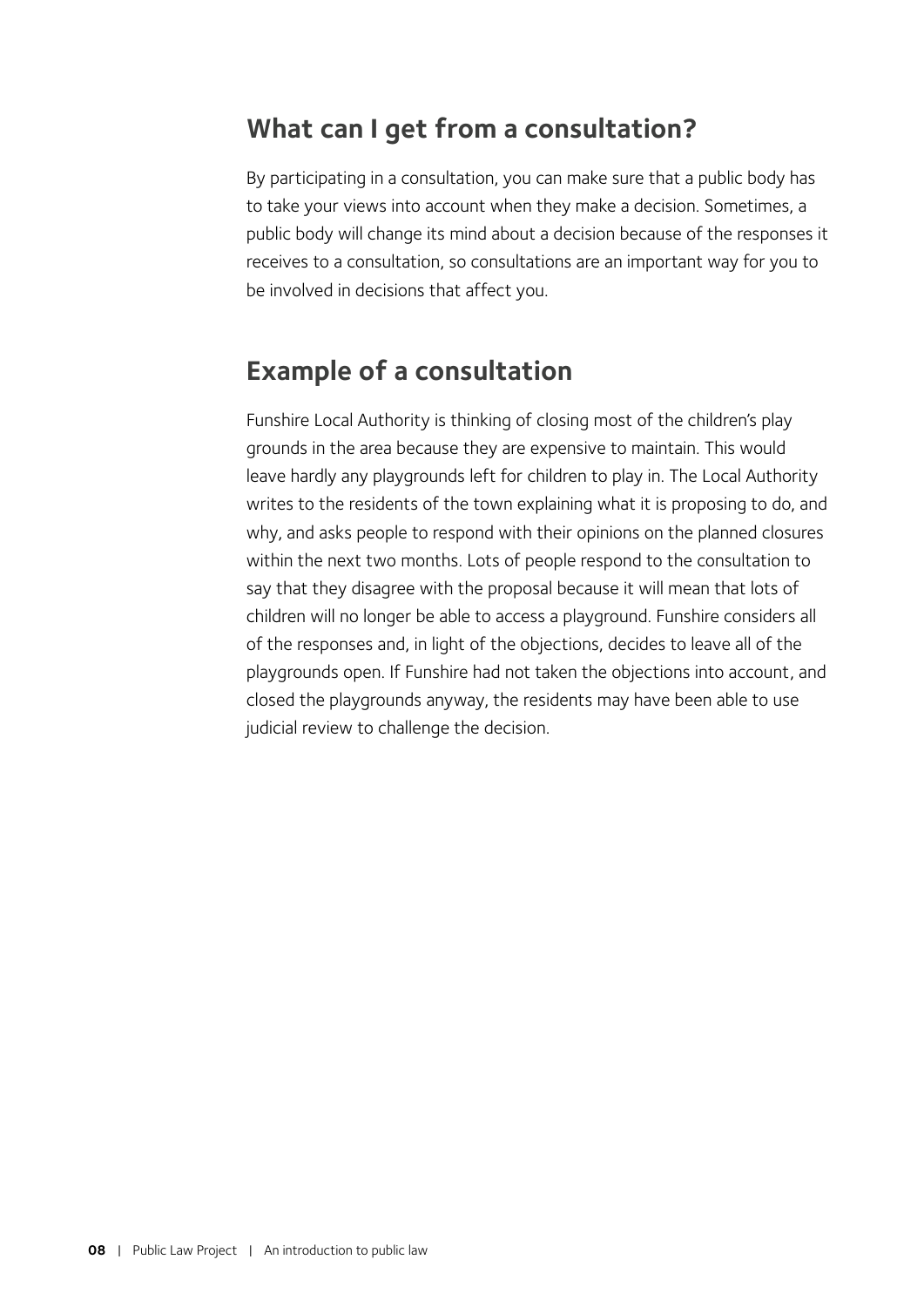<span id="page-10-0"></span>

### **Complaints and ombudsman schemes**

#### **What are complaints procedures?**

Most public bodies have complaints procedures you can follow. A complaints procedure is usually free and is designed to be used without the need for help from a lawyer, but it could help to get legal advice and legal aid may be available.

If you use a complaints procedure, it is likely that the public body will investigate what has happened. After investigating your complaint, the public body may decide to uphold the complaint and could then try to put things right; it could apologise to you; and, in some cases, could decide to give you financial compensation. Alternatively the public body may decide that they have not done anything wrong, and dismiss your complaint. Complaints procedures are not independent, and it can take a long time to go through the process, so they may not be suitable if your problem is urgent. A complaints procedure is also not suitable if you need to challenge the law or a public body's policies.

#### **What are ombudsmen schemes?**

Unlike a complaints procedure, an ombudsman scheme is independent of the public body you ask to be investigated. Ombudsmen can only investigate maladministration; they are generally not able to look at a public body's decision just because you disagree with it. Access to ombudsmen schemes is free and they are designed to be accessible without help from a lawyer, although it could help to get legal advice and legal aid may be available.

If an ombudsman agrees to investigate your complaint, they can look at the public body's files, and can work with the public body to try to fix any problems they find. If the ombudsman decides that things have not been done correctly, it could say that the public body should change the way it does things, apologise to you, and possibly say that the public body should give you financial compensation. Generally you have to go through a public body's complaints procedures before approaching an ombudsman, and it can take a long time for the ombudsman to complete its investigation, so it is not a suitable for urgent cases.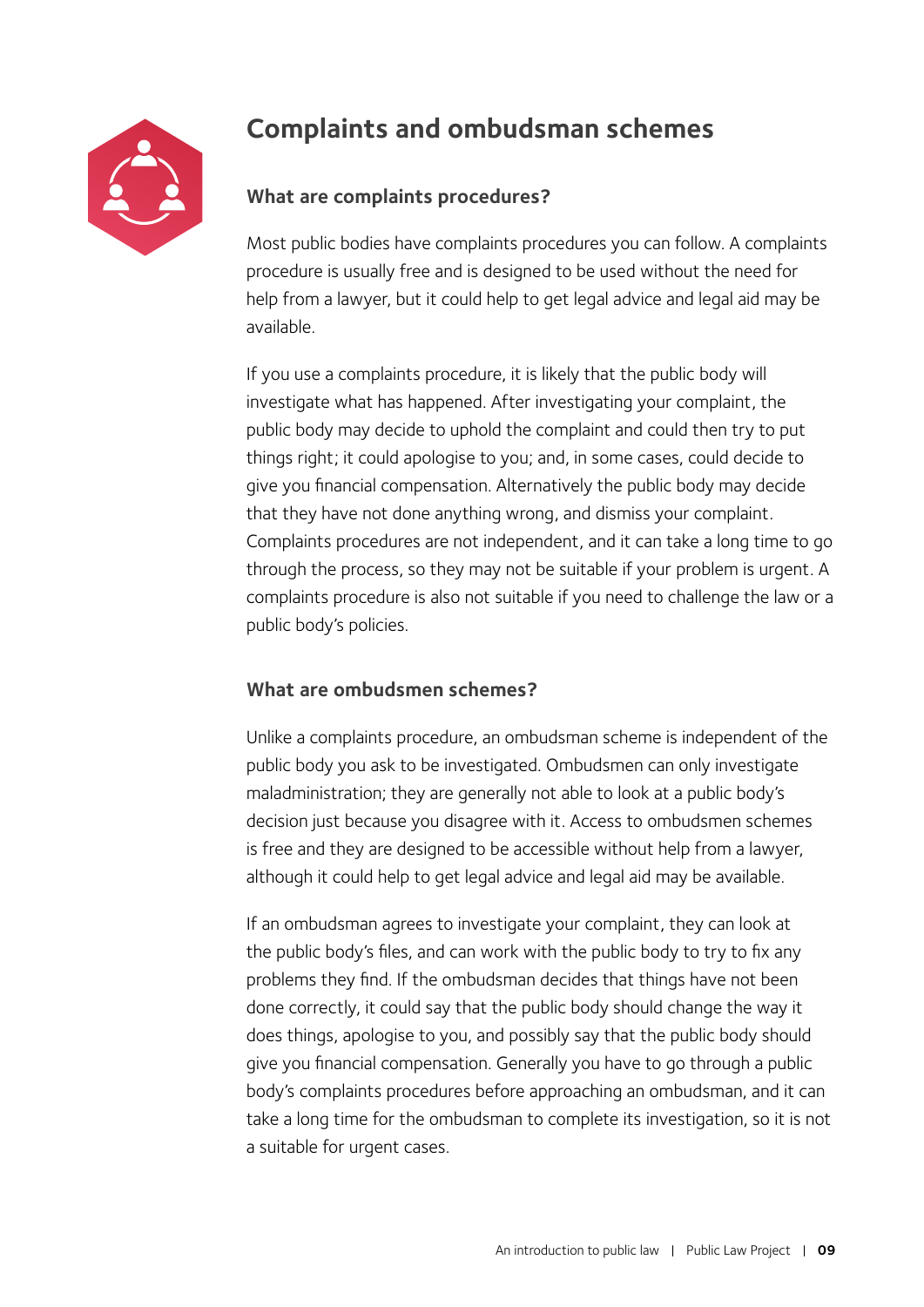#### **Example of ombudsmen schemes and complaints procedures**

Rosa's neighbour was granted planning permission to build an extension. The extension that the neighbour built was taller than was allowed under the planning permission, and it blocked the light falling on Rosa's garden. When Rosa told the Local Authority about this, they took longer to acknowledge and act on her report than their policy said they would. They then did not enforce their decision that Rosa's neighbour should reduce the height of her extension. This made Rosa very upset.

Rosa complained to the Local Authority, but did not think that her complaint was properly looked into, and so she approached the Local Government Ombudsman. The Ombudsman looked at Rosa's correspondence with the Local Authority and spoke to both parties, and also looked at the Local Authority's policies. After investigating, the Ombudsman found that the Local Authority had failed to respond quickly enough to Rosa's initial report, and that they had delayed in starting enforcement proceedings for her neighbour's breach of planning permission. The Local Authority agreed to apologise to Rosa and commence enforcement proceedings against her neighbour if the extension had not been made compliant with the planning permission within six weeks.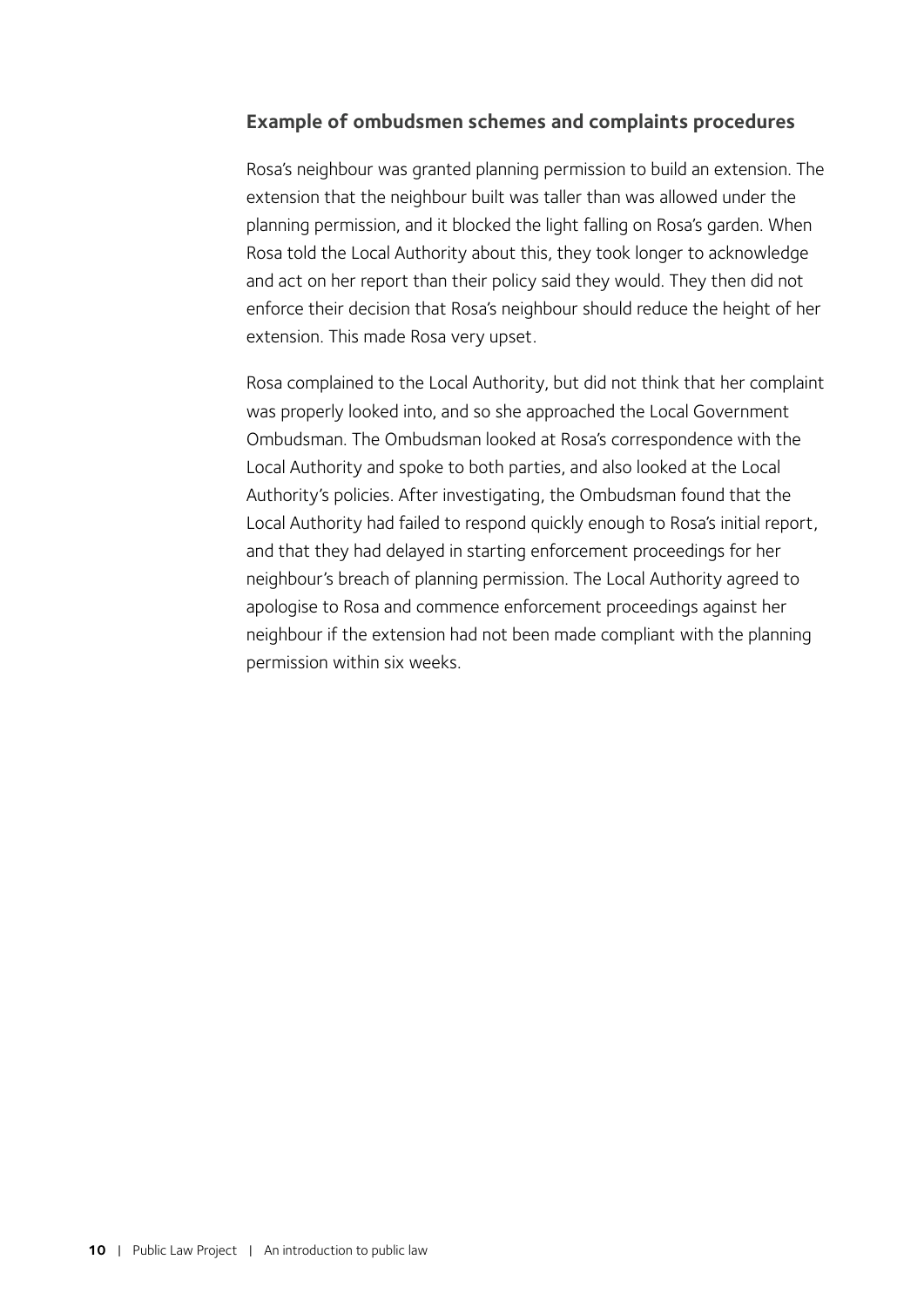

### **Statutory appeals and tribunals**

#### **What is a statutory appeal?**

A statutory appeal is an appeal, usually in a Tribunal, where the right of appeal comes from legislation. Often these appeals are against decisions made by public bodies.

#### **When can I use a statutory appeal?**

You can use a statutory appeal if the law says that you have a right of appeal. Statutory appeals are available against decisions in several different types of case. For example,

- $\bullet$  someone who has claimed asylum will usually have a right to appeal to the First-Tier Tribunal (Immigration and Asylum Chamber) if their claim is refused;
- someone who has been refused Employment and Support Allowance will usually have a right to appeal to the First-Tier Tribunal (Social Entitlement Chamber);
- $\bullet$  someone whose local authority has refused to make a statement of their special educational needs may have a right of appeal to the First-Tier Tribunal (Health, Education and Social Care Chamber).

It may be possible to appeal a decision of the First-tier Tribunal to the Upper Tribunal, but only if the First-tier or Upper Tribunal gives permission to appeal.

#### **What can I get from a statutory appeal?**

The Tribunal usually will look again at the decision made, and make its own findings of fact on the basis of the evidence that is presented at the hearing. For example, if you have been refused asylum support because the Home Office does not accept that you are destitute, and you present evidence at your appeal hearing to show that you are, the First-Tier Tribunal (Social Entitlement Chamber) can make a finding that you are destitute, and can decide that you are entitled to asylum support.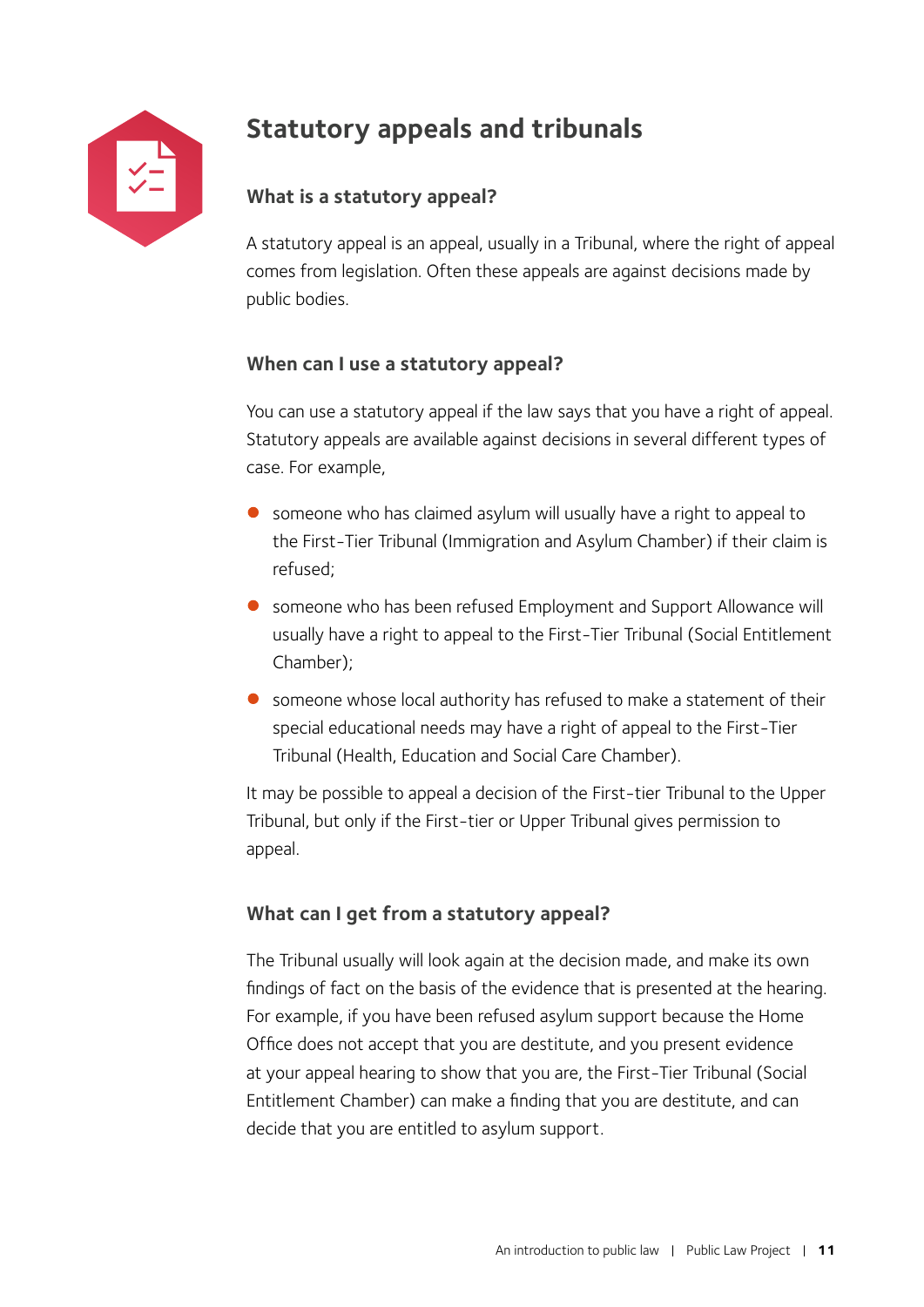#### **Example of a statutory appeal**

Bertie came to the UK and claimed asylum, but the Home Office refused his claim because they believed that he would be safe if he went back to the country he had come from. Bertie knew that he would not be safe, and lodged an appeal against the decision at the First-Tier Tribunal (IAC). Bertie was able to find a solicitor to help him, and was able to get legal aid for his case. Before Bertie's appeal was heard, he and his solicitor collected lots of evidence to show that he would not be safe if he went back to the country he had come from. When the Tribunal heard Bertie's appeal, the judge looked at this evidence and found that it showed that Bertie would be at risk if he went back, and that he met the requirements to be recognized as a refugee.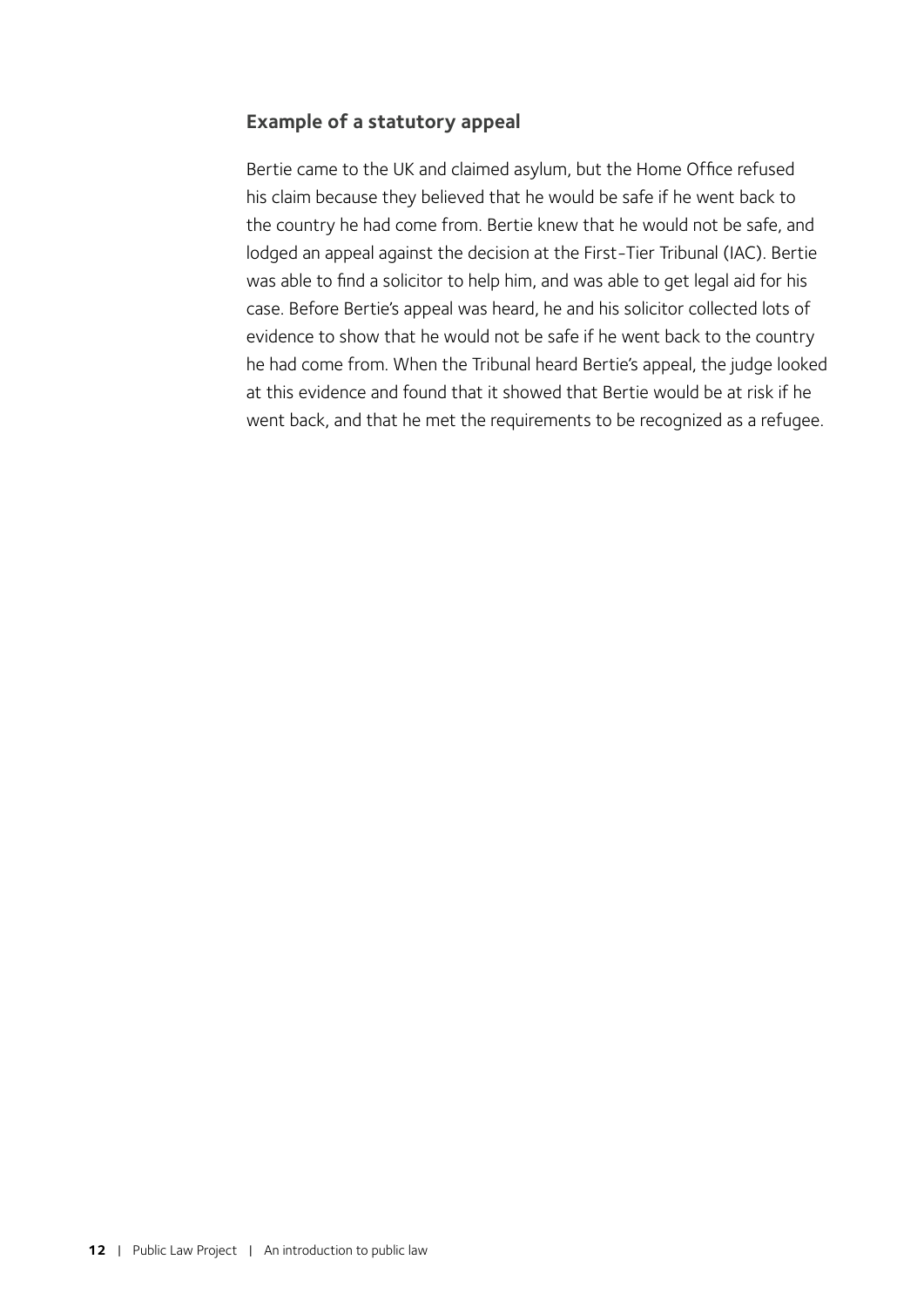<span id="page-14-0"></span>

### **Judicial review**

#### **What is judicial review?**

Judicial review is a legal process through which a court examines a public body's decision, action or failure to act. A judicial review is usually issued as a claim in the Administrative Court, which is part of the High Court. However, immigration judicial reviews are issued in the Upper Tribunal (Immigration and Asylum Chamber). The arguments used in a judicial review claim are based on public law principles.

#### **When can I use judicial review?**

You may be able to use judicial review if you want to challenge a public body's decision, action or failure to act, and there are no other available ways to do it. So, if you have a right of appeal against the decision, then you are unlikely to also be able to bring a judicial review. Similarly, if your challenge could be addressed by a complaint to the public body or by asking an ombudsman to look at what has happened, then you are unlikely to also be able to bring a judicial review.

If you want to bring a judicial review, you have to issue the claim promptly and generally within three months of the decision that you are challenging. Some types of judicial review have to be issued much more quickly, for example a challenge to a grant of planning permission must be issued within six weeks. These time-limits are very strict, so it is important that you act quickly.

If you challenge a decision by judicial review, you will usually need a solicitor to help you. If you issue a judicial review you could be liable to pay the defendant's costs if you lose, so it is a serious step to take. If you are on income related benefits or on a low income you may be able to get legal aid. Legal aid can pay for a solicitor to help you and help protect you against having to pay the defendant's costs if you lose.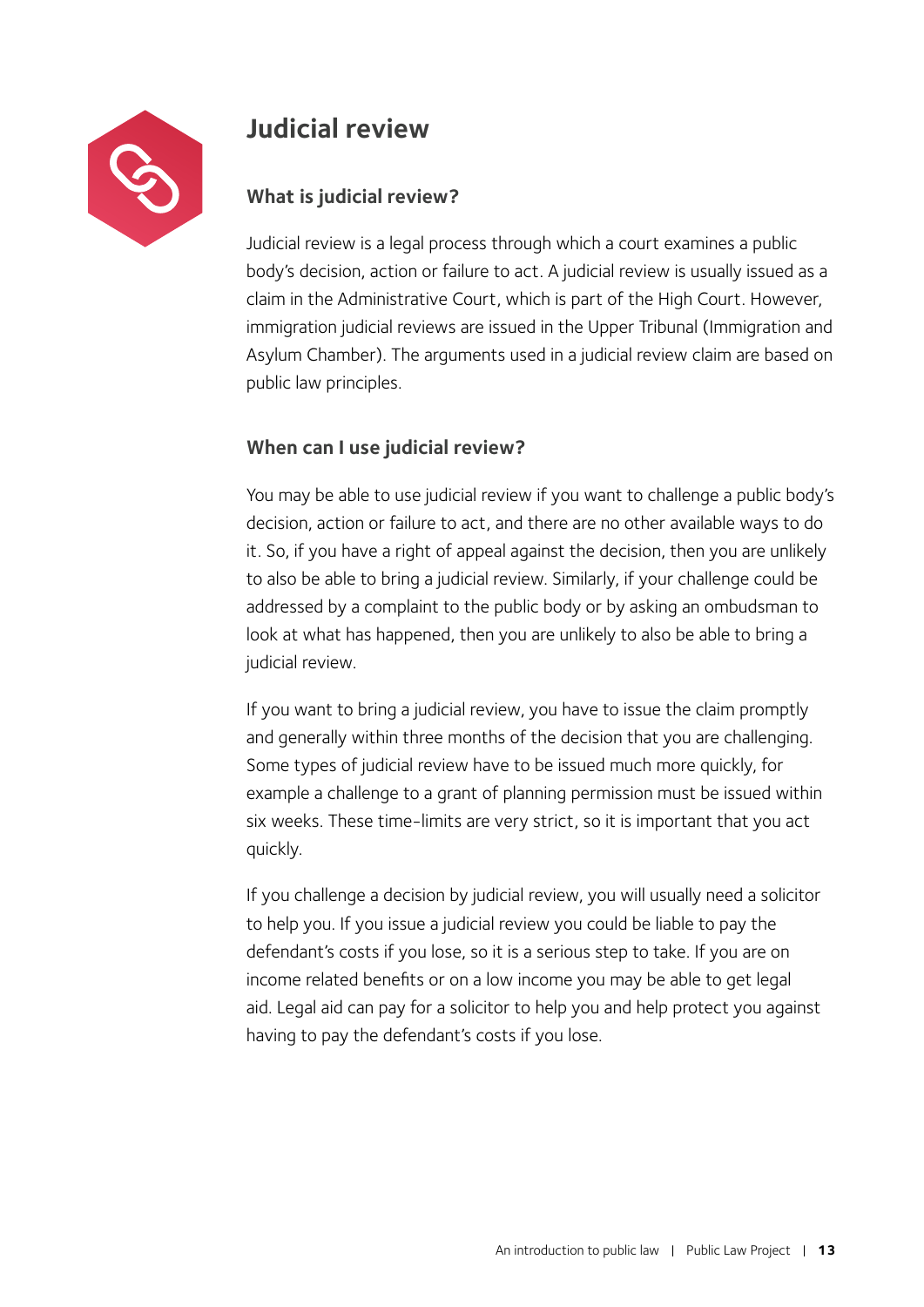#### **What can I get from a judicial review?**

Judicial review is an important way of making sure that public bodies act lawfully. The Court will look at whether the public body has reached its decision in accordance with the law, but not (in most cases) whether the public body's decision was correct or not. A Court's decision in a judicial review case is binding, and so could help other people in a similar situation. If you apply for judicial review a court could:

- Make an order stopping the public body from doing something unlawful;
- $\bullet$  Make an order telling a public body to do something;
- $\bullet$  Make an order overturning a public body's decision;
- Make an order declaring what the law is;
- Award money as compensation, but only in very limited circumstances.

These are called 'remedies.' You can apply for more than one of these remedies. It is up to the Court whether to grant you any of them, and it is possible for someone to succeed in their judicial review but not get the remedies that they have asked for.

#### **Example of judicial review**

Aphra works as a nurse. She is unable to work more than 10 hours a week because of a mental health condition that she has. For a long time Aphra has been receiving welfare benefits to help her manage financially. The Government decides to make regulations that change the test for the welfare benefits that Aphra receives. They do not consult people who will be affected before making the new regulations, and do not think about how the new regulations will affect the different types of people who receive the benefits.

The new regulations say that in order to receive the benefits people have to work for 15 hours or more each week unless they have a physical health condition that means that they cannot do so. It is not possible for Aphra to work for 15 hours a week, but this is because of a mental, not physical, health condition. There are no other welfare benefits that Aphra can claim to make up for the money she will lose by no longer qualifying and she does not know how she will manage financially.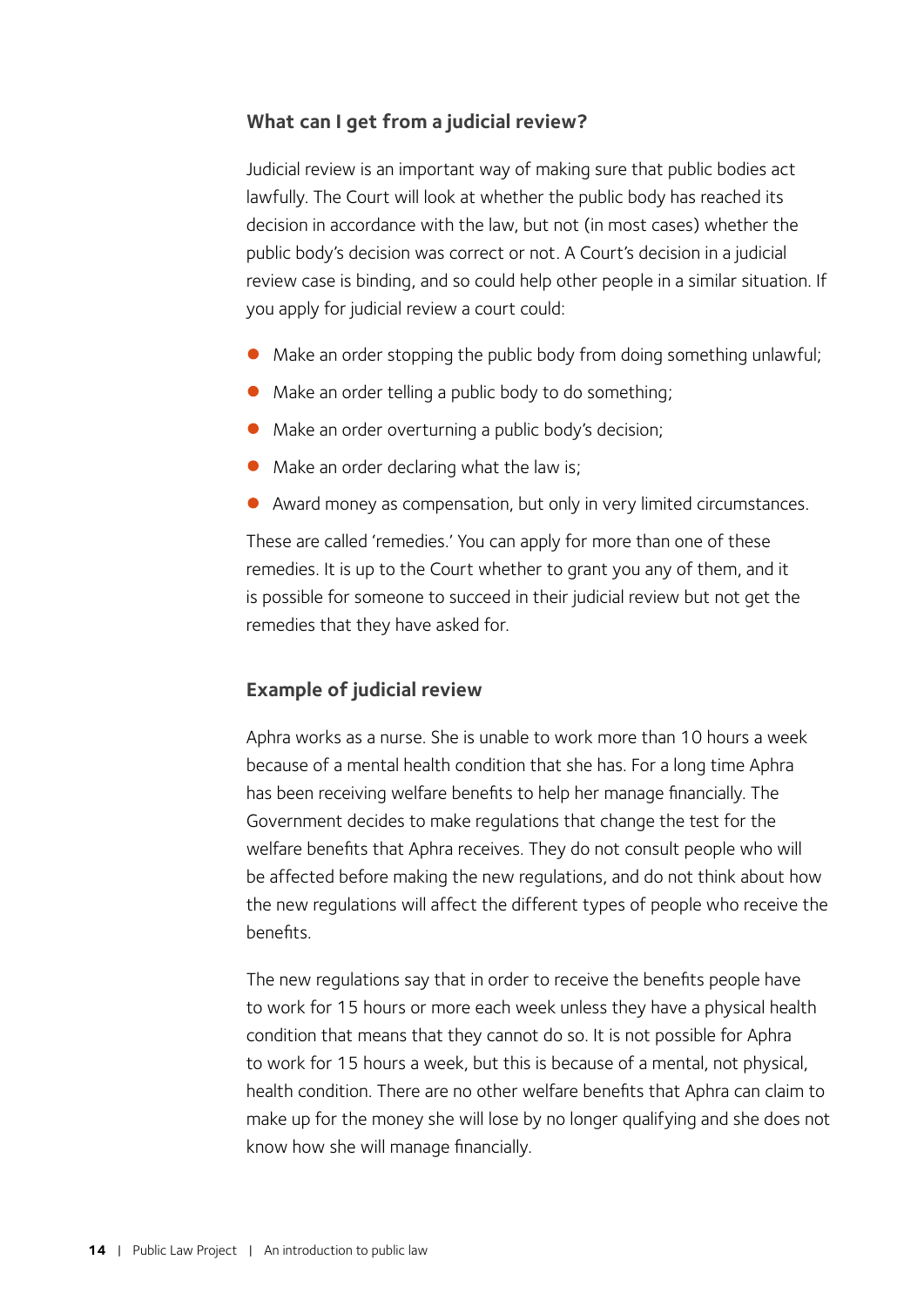Aphra speaks to a solicitor, who advises her that it may be possible to bring a judicial review challenge to the regulations. The solicitor thinks that they could argue that the regulations should be overturned because the Government should have consulted before making them; because the Government should have considered how the regulations would affect the different types of people who receive the benefits; and because the regulations discriminate against people, like Aphra, who cannot work for 15 hours or more because of a mental health condition.

Aphra's solicitor writes to the Government explaining these arguments for why the regulations should be withdrawn. The Government replies to the letter, refusing to withdraw the regulations, and so Aphra's solicitor and a barrister prepare and issue a judicial review challenge in the Administrative Court. The Court grants permission for Aphra's case to proceed, and when it is heard by a judge Aphra's lawyers argue that the regulations should be overturned, and the Government's lawyers argue that they should not be. The judge does not make a decision immediately, but a few weeks later a judgment is given. The judgment says that the regulations are unlawful and should be overturned.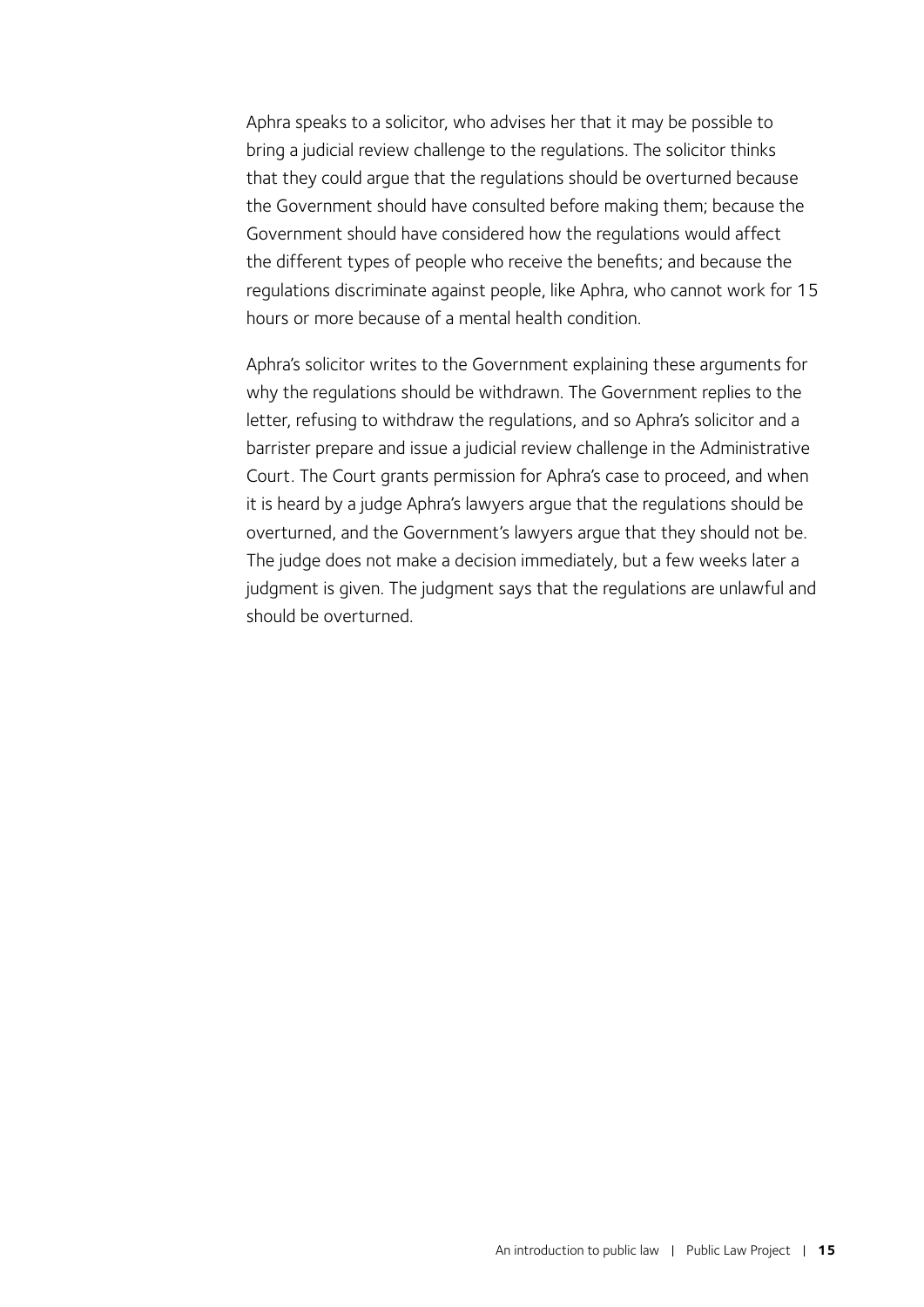<span id="page-17-0"></span>

# **3. Help available**

### **Legal aid**

Check if you can get legal aid for your type of case on the [Legal Aid Agency's](https://www.gov.uk/check-legal-aid)  [website](https://www.gov.uk/check-legal-aid). You can also check whether you would be financially eligible for legal aid [here](http://civil-eligibility-calculator.justice.gov.uk/).

You can search the [Law Society's database](http://solicitors.lawsociety.org.uk/) to find a legal aid solicitor in your area who can help with your kind of case. Alternatively you can search the [gov.uk website](https://find-legal-advice.justice.gov.uk/).

### **Advisors**

PLP keeps a list of advisors and law firms that can help with public law cases [here](https://publiclawproject.org.uk/wp-content/uploads/2018/05/Signpost.pdf).

You may be able to get assistance with issues not covered by legal aid from some advice organisations such as your local [Citizens Advice Bureau,](https://www.citizensadvice.org.uk/) or your local [Law Centre.](http://www.lawcentres.org.uk/)

The [Free Representation Unit](http://www.thefru.org.uk/) may be able to provide assistance with Employment Tribunal and Employment Appeals Tribunal cases; with benefit appeals in the First Tier Tribunal and Upper Tribunal; and with Criminal Injury Compensation cases in the First Tier Tribunal and Upper Tribunal.

If you have a case in a court or tribunal, and are not able to get legal aid for your case, the [Bar Pro Bono Unit](https://www.barprobono.org.uk/) may be able to provide a barrister to help you.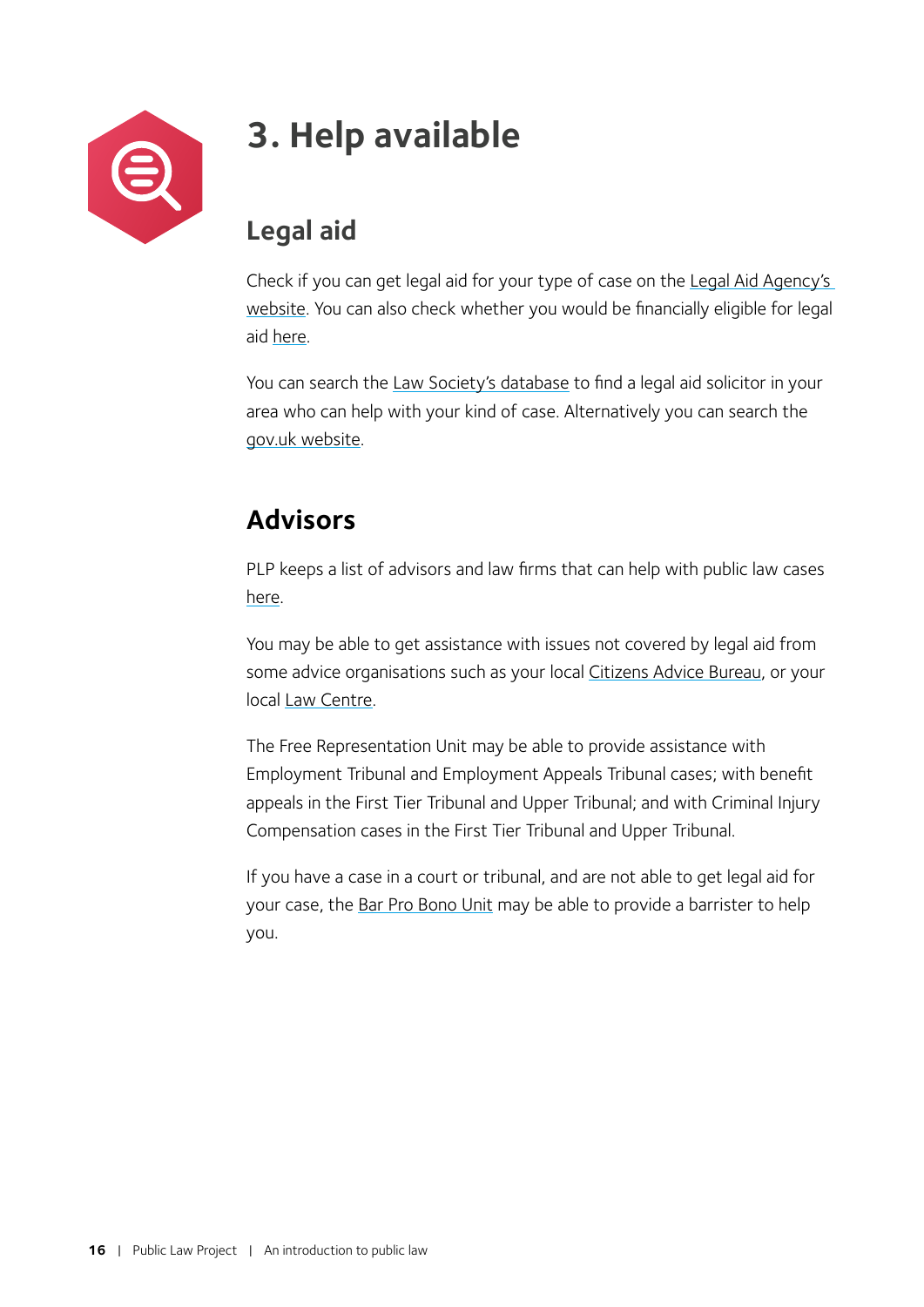### **Members of Parliament and Councillors**

If you have encountered problems with a public body, you may want to consider contacting your local councillor or your MP. They may be able to help with a complaint by making enquiries and requesting explanations for decisions. They may be able to advise you on how to access other forms of support and assistance.

You can find out who your local councillor is by contacting your local authority; looking on your local authority's website; or searching on www.[gov.uk](https://www.gov.uk/find-your-local-councillors). If you want to check who your local MP is you can search on th[e www.parliament.uk](https://www.parliament.uk/mps-lords-and-offices/mps/) website.

### **Data Protection Act 1998 and Freedom of Information Act 2000**

If you want to find out what information a public body holds about you, you can make an application under the Data Protection Act 1998 for a copy of your information. If you want to obtain other information which is held by a public body, you can make an application under the Freedom of Information Act 2000. Public bodies may charge fees for providing information. If they fail to provide information you may be able to make a complaint to the public body, and/or to the Information Commissioner. There is more information about the Data Protection Act 1998 and the Freedom of Information Act 2000 on the [Information Commissioner's website.](https://ico.org.uk/)